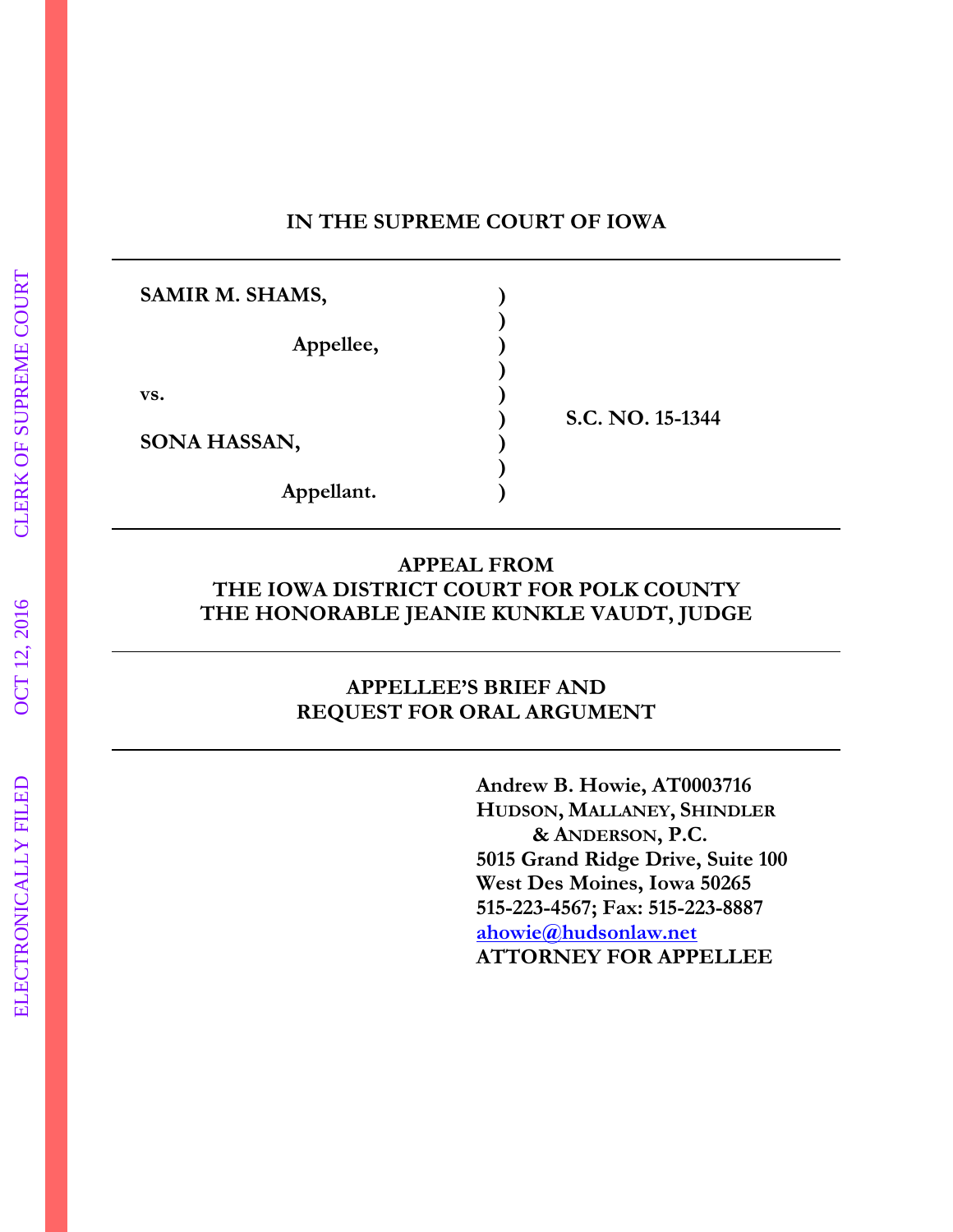# **Table of Contents**

|    | Page                                                                                                                                 |  |
|----|--------------------------------------------------------------------------------------------------------------------------------------|--|
|    |                                                                                                                                      |  |
|    |                                                                                                                                      |  |
|    |                                                                                                                                      |  |
|    |                                                                                                                                      |  |
|    |                                                                                                                                      |  |
|    |                                                                                                                                      |  |
| 1. | Standard of review and preservation of error on Hassan's alleged<br>error in the district court's failure to give a jury instruction |  |
| 2. | The district court did not err by refusing to give Hassan's<br>proposed instruction regarding the statute of limitations9            |  |
|    |                                                                                                                                      |  |
|    |                                                                                                                                      |  |
|    |                                                                                                                                      |  |
|    | Certificate of Compliance with Type-Volume Limitation, Typeface                                                                      |  |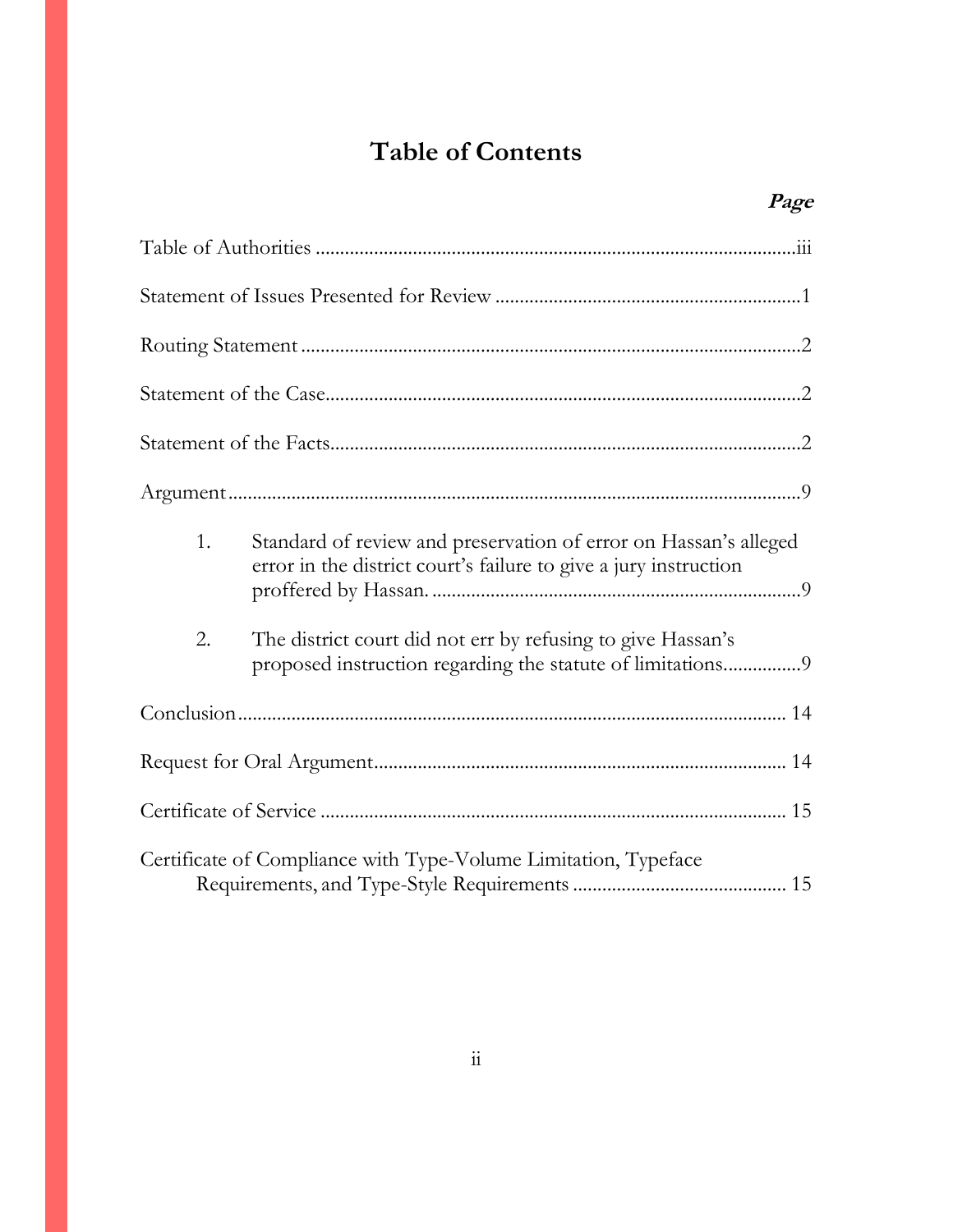# **Table of Authorities**

### <span id="page-2-0"></span>**Cases**

| Anderson v. Webster City Community Sch. Dist., 620 N.W.2d 263 (Iowa 2000) 9, 10 |
|---------------------------------------------------------------------------------|
| Brenneman Martin & Co. v. Edwards, 55 Iowa 374, 7 N.W. 621 (1880) 12            |
|                                                                                 |
|                                                                                 |
|                                                                                 |
|                                                                                 |
|                                                                                 |
|                                                                                 |
|                                                                                 |
|                                                                                 |

#### **Rules**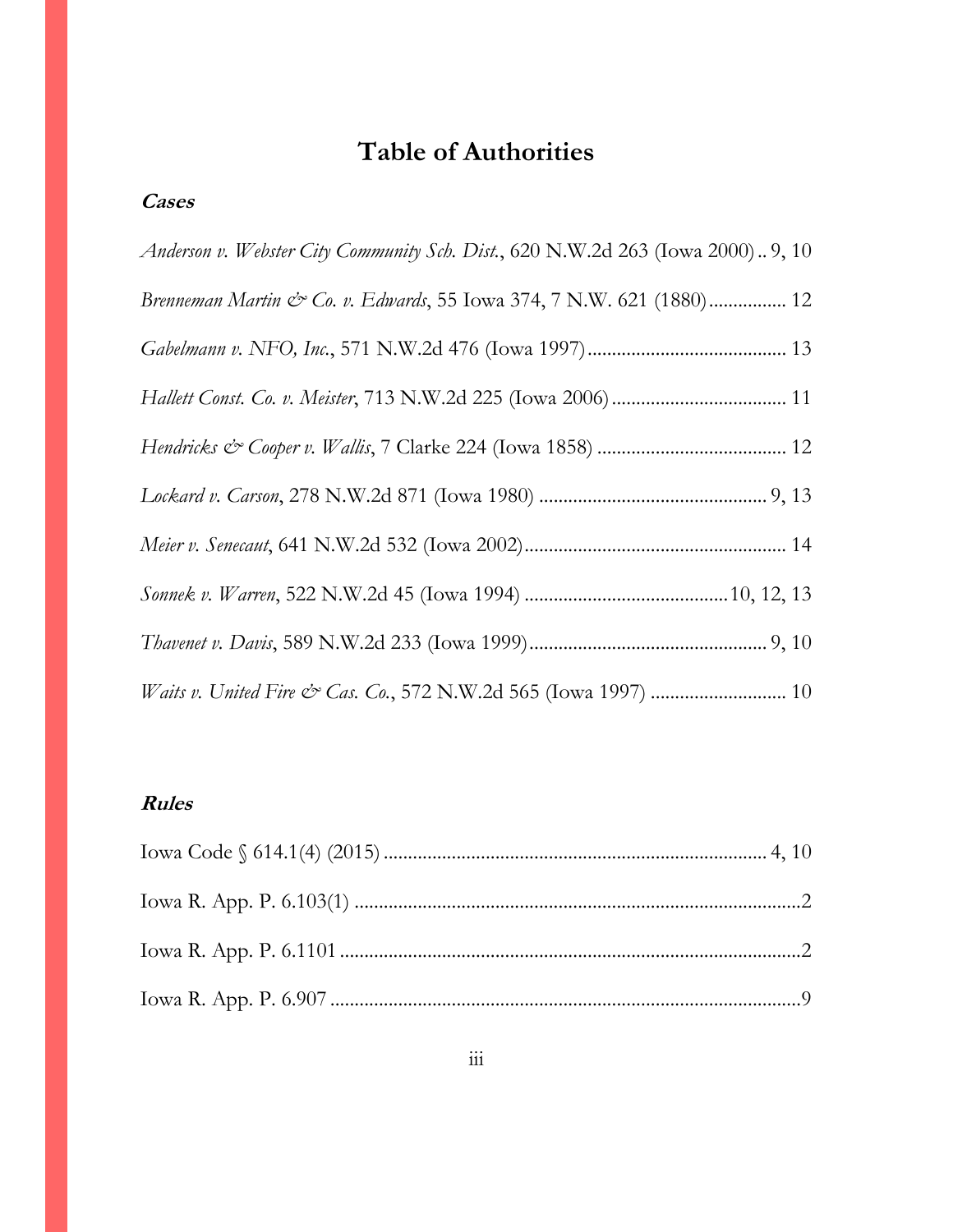#### <span id="page-3-0"></span>**Statement of Issues Presented for Review**

#### **1. Standard of review and preservation of error on Hassan's alleged error in the district court's failure to give a jury instruction proffered by Hassan.**

*Anderson v. Webster City Community Sch. Dist.*, 620 N.W.2d 263 (Iowa 2000) *Lockard v. Carson*, 278 N.W.2d 871 (Iowa 1980)

Iowa R. App. P. 6.907

### **2. The district court did not err by refusing to give Hassan's proposed instruction regarding the statute of limitations.**

*Anderson v. Webster City Community Sch. Dist.*, 620 N.W.2d 263 (Iowa 2000) *Brenneman Martin & Co. v. Edwards*, 55 Iowa 374, 7 N.W. 621 (1880) *Gabelmann v. NFO, Inc.*, 571 N.W.2d 476 (Iowa 1997) *Hallett Const. Co. v. Meister*, 713 N.W.2d 225 (Iowa 2006) *Hendricks & Cooper v. Wallis*, 7 Clarke 224 (Iowa 1858) *Lockard v. Carson*, 278 N.W.2d 871 (Iowa 1980) *Meier v. Senecaut*, 641 N.W.2d 532 (Iowa 2002) *Sonnek v. Warren*, 522 N.W.2d 45 (Iowa 1994) *Thavenet v. Davis*, 589 N.W.2d 233 (Iowa 1999) *Waits v. United Fire & Cas. Co.*, 572 N.W.2d 565 (Iowa 1997) Iowa Code § 614.1(4) (2015)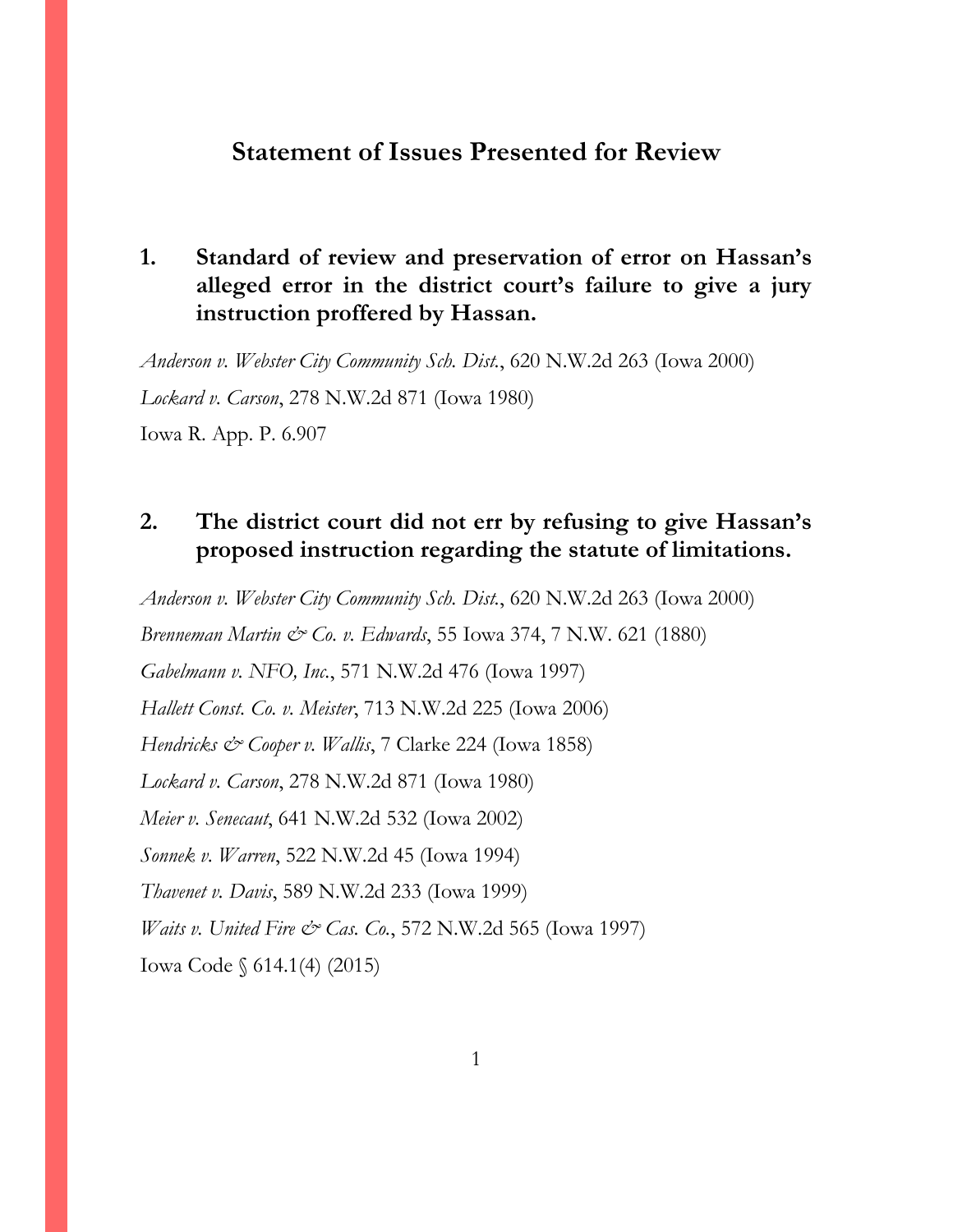#### **Routing Statement**

<span id="page-4-0"></span>Appellee, Samir Shams, agrees with Appellant, Sona Hassan, that this case should be transferred to the Court of Appeals. *See* Iowa R. App. P. 6.1101.

#### **Statement of the Case**

<span id="page-4-1"></span>This case derives from a judgment entry for Shams against Hassan in the amount of \$148,501.60 based upon a jury's verdict for conversion, breach of contract, and breach of fiduciary duty. (App. at 173-176, 199-201.) The parties tried the case in Polk County, presided by the honorable Jeannie Vaudt, from March 30 through April 13, 2015. (App. at 212:all.) This verdict-based judgment entry is a final order giving rise to this appeal. *See* Iowa R. App. P.  $6.103(1)$ .

#### **Statement of the Facts**

<span id="page-4-2"></span>Though Hassan accurately describes in her brief some of the facts of the case and how this case progressed through trial, Shams offers this supplement.

Shams and Hassan are siblings. Around 2003, Shams left the United States for work in Iraq. (App. at 213:9-220:7, 8¶6, 9¶12.) Prior to his departure from the United States, Shams and Hassan entered an oral agreement whereby Hassan would have access to Shams' bank account to provide for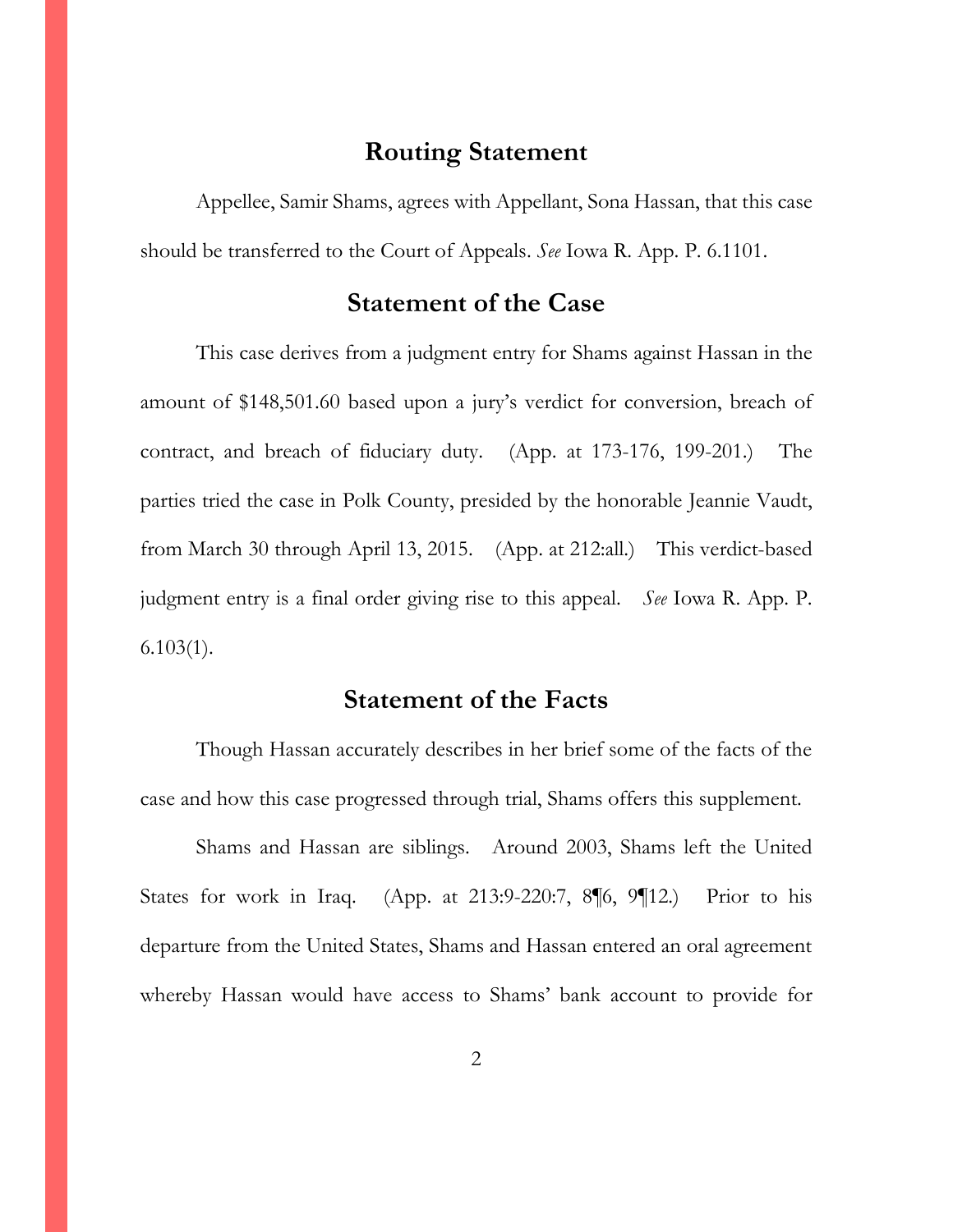Shams' personal and his children's expenses. (App. at 213:9-220:7, 242:22- 243:12, 8¶3, 8¶6, 9¶9.) Shams opened a checking account in a bank located in Des Moines, Iowa, to deposit the income he earned while he was abroad. (App. at 243:13-19, 8¶6.) Shams then gave Hassan signed blank checks that she would use to draw money as needed. (App. at 243:20-22, 9¶¶7-8.) The parties agreed that any money drawn by Hassan would be used solely for the needs and expenses of his three children and to pay Shams' bills. (App. at 243:7-12, 9¶9.) From 2003 through 2006, Hassan breached their agreement by using the money for her personal desires. (*See* App. at 244:2-277:4, 9¶11.) Hassan wrote checks to herself for thousands of dollars. (*Id.*) Hassan fraudulently concealed her actions and/or intent to use Shams' money and not return it to him. (App. at 224:16-24, 225:3-226:21.) Demonstrating her concealment, Shams asked for \$50,000 in 2009, which Hassan forwarded to him. (App. at 227:25-228:23.) In 2010, Shams discovered Hassan's self-serving actions and demanded his money from her. (App. at 227:25-231:23, 232:3-24.) She refused to return any of it. (App. at 228:24-231:23; *see* App. at 232:3-24.) On July 26, 2011, Shams filed a petition against Hassan, in the Iowa District Court, seeking compensatory and punitive damages from Hassan based upon several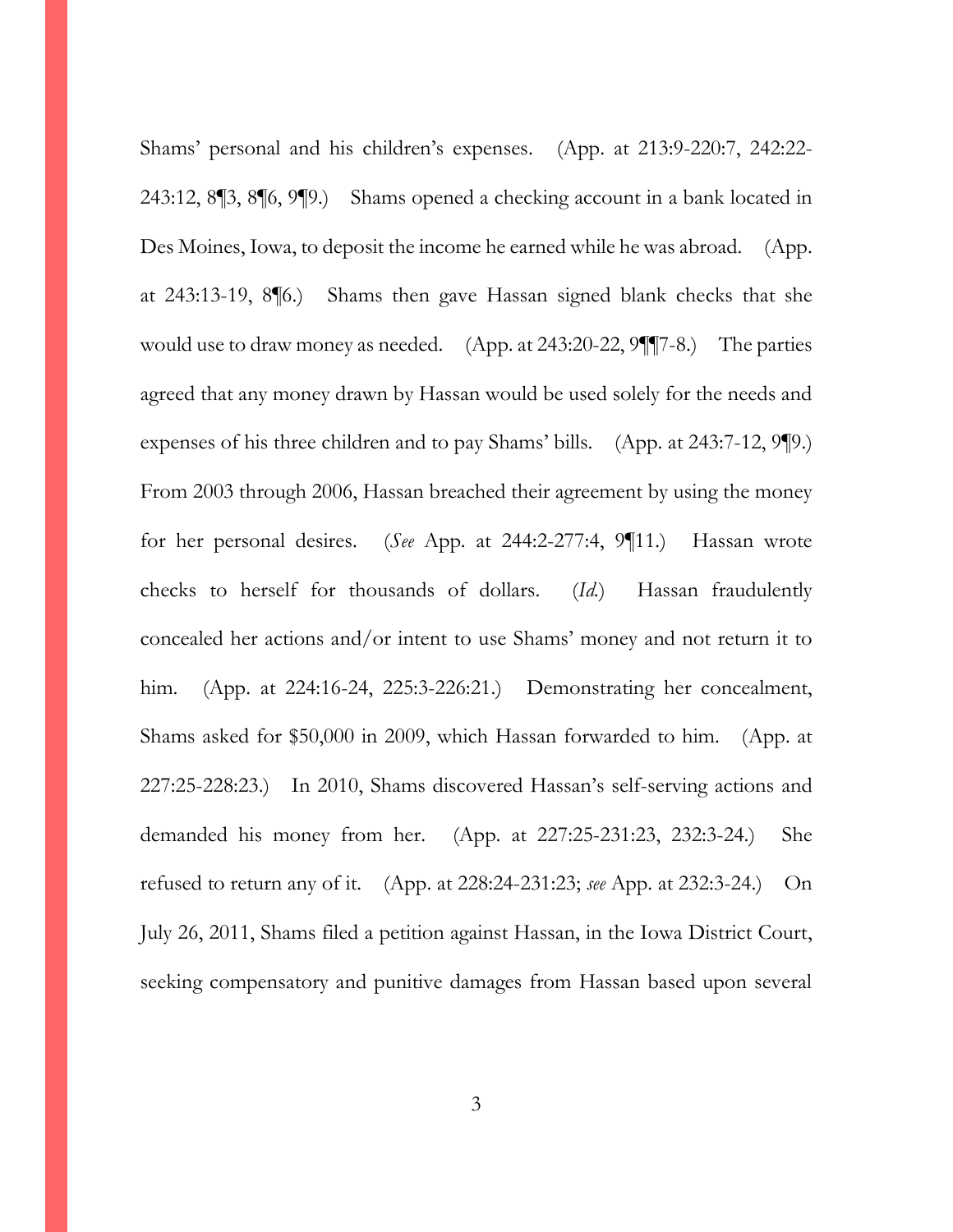counts including breach of contract, conversion, bad faith, fraud, and breach of fiduciary duty. (App. at 8-13.)

At virtually every stage of this case after the Iowa Supreme Court remanded the case for further proceedings<sup>1</sup>, Hassan sought to dismiss Shams' case on the grounds of that the statute of limitations barred his claims against her. Each time, Hassan argued the same point. In summary, Hassan claimed that Shams discovered Hassan misused his money as early as June 2006. Shams did not sue Hassan until July 26, 2011. Asserting the applicable statute of limitations established by Iowa Code section 614.1(4) required Shams to sue within five years (by June 2011), Hassan argued Shams' claims were time-barred. In resistance, Shams claimed that he did not discover Hassan's wrongdoing until 2010 when he demanded the return of his funds from Hassan and she refused. Upon her refusal, he filed suit. Because he did not discover Hassan's actions until she refused to return the money to him in 2010, he was well within the fiveyear limitations statute when he sued.

 $\overline{a}$ 

<sup>1</sup> *Shams v. Hassan*, 829 N.W.2d 848 (Iowa 2013).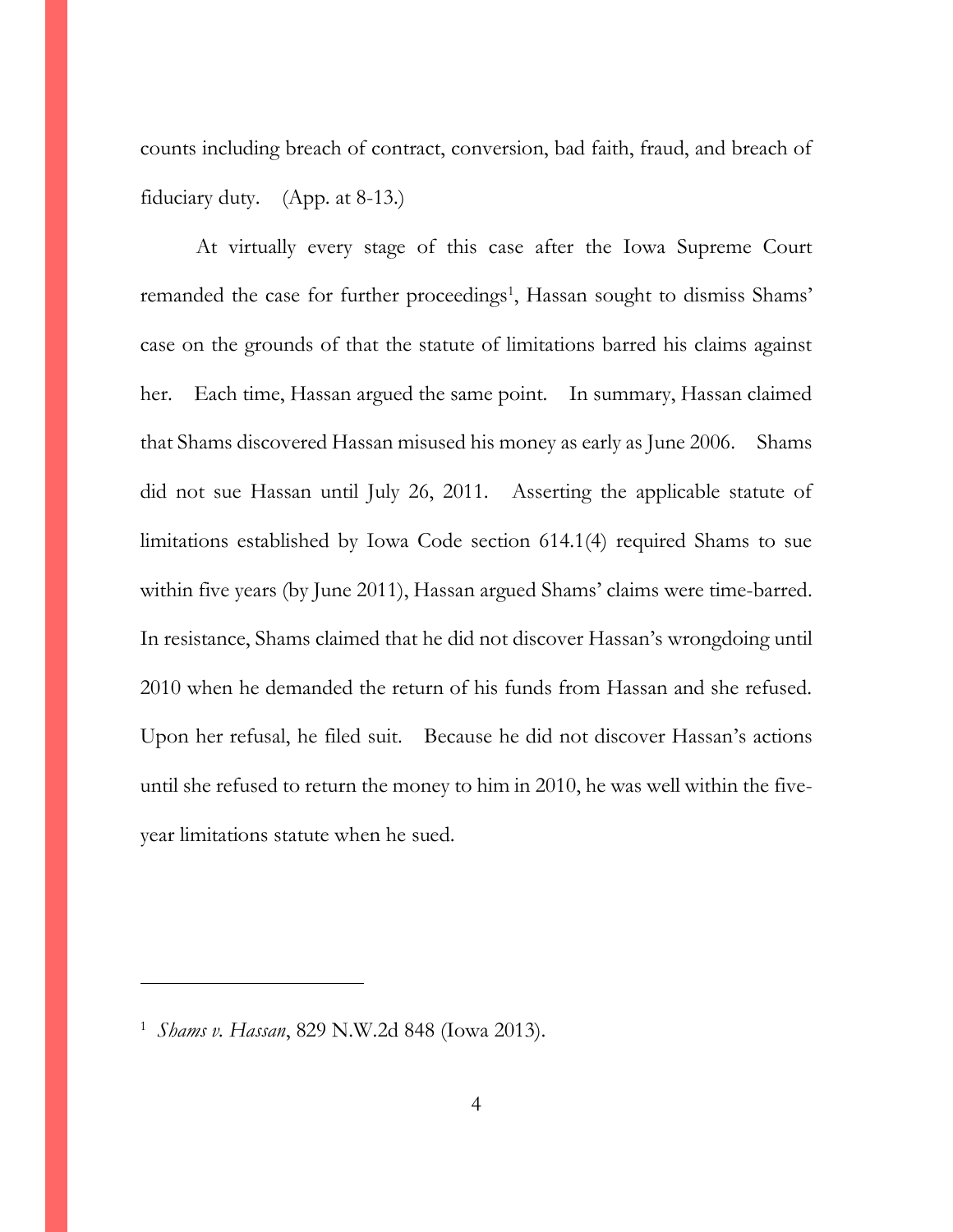Hassan first raised the issue in a motion for summary judgment. (App. at 20-34.) Shams resisted. (App. at 35-37, 38-39, 40-142.) The district court denied the motion. (App. at 143-147.)

Hassan raised the issue again in her motion for directed verdict when Shams rested. (App. at 281:9-284:5 (referencing that a statute of limitations is one to be decided as a matter of law), 283:8-13).) Shams resisted. (App. at 284:8-304:10.) The trial court never expressly ruled on Hassan's motion, but had Hassan proceed with her defense, signaling the court denied Hassan's motion. (App. at 304:11-305:19.)

At the close of the evidentiary record, Hassan renewed her motion to dismiss/directed verdict. (Tr. 1065:16-1069:8.) Hassan provided to the court Connecticut and California legal authority supporting her claim for a jury instruction based on the statute of limitations, but provides no specific citations to the court. (App. at 310:20-314:8; *see* App. at 315:24-317:25.) Hassan refers the court back to the "authority cited to the Court initially in the initial motion for summary judgment", but that motion fails to cite any authority other than Iowa cases. (App. at 313:1-16; *see generally* App. at 20-34.) During the argument, Hassan states: "I think, as a matter of law, based on that, that he was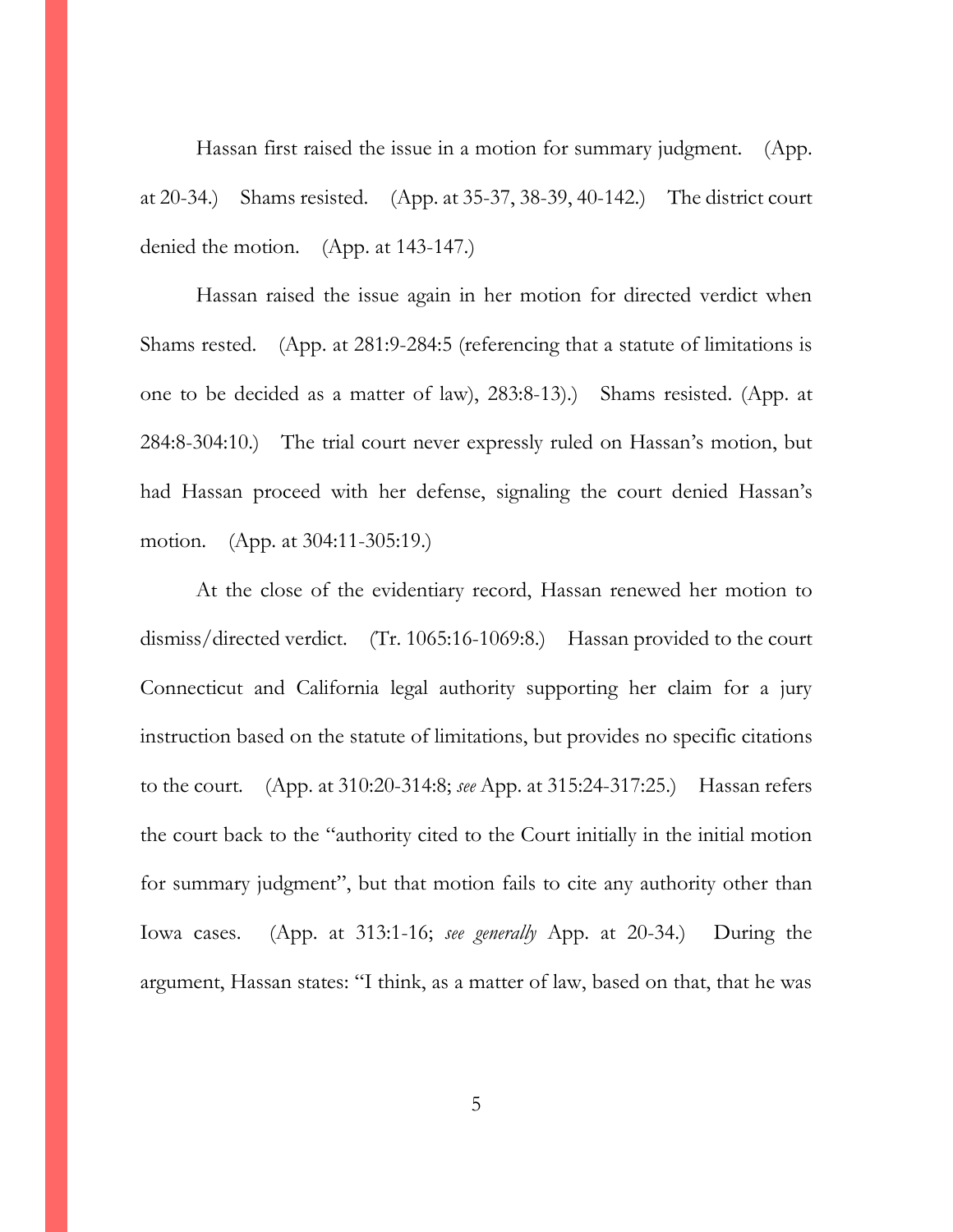on notice in June." (App. at 312:4-5.) The court denied Hassan's motion for a directed verdict. (App. at 316:2-317:7.)

Hassan then asked for a specific instruction to be given regarding the statute of limitations. (App. at 319:9-322:3.) That proposed instruction stated:

The defendant has raised as a defense to the plaintiff's claims of oral contract, conversion, fraud and breach of fiduciary duty that the plaintiff cannot prevail on that claim with the time allowed by [the] law. There are state statutes that specify how much time a person has to bring certain kinds of claims. These are called statutes of limitation. A person cannot recover on a claim that is brought after the time period that applies to a particular claim, even if it is only one day late. The statute of limitation that applies to each of the above claims provides that the claim must be brought within 5 years of the date the incident occurred. The plaintiff brought his suit against the defendant on July 26, 2011. A claim for oral contract, conversion, fraud, and breach of fiduciary duty, based on acts or occurrences that took place more than 5 years before the date is barred by the statute of limitation. You must decide when each act or occurrence on which bases his claim occurred. If any of these acts or occurrences took place more than 5 years before the plaintiff brought suit, then a claim based on that act or occurrence is barred by the statute of limitation.

(App. at 211; *see* App. at 320:10-321:17.) Shams objected to the proposed instruction because it misstated Iowa law, particularly since the proposed instruction was more akin to a personal injury action and it gave no mention to when Shams discovered Hassan's bad acts leading to the lawsuit – when Hassan converted the money to her own personal use rather than when the parties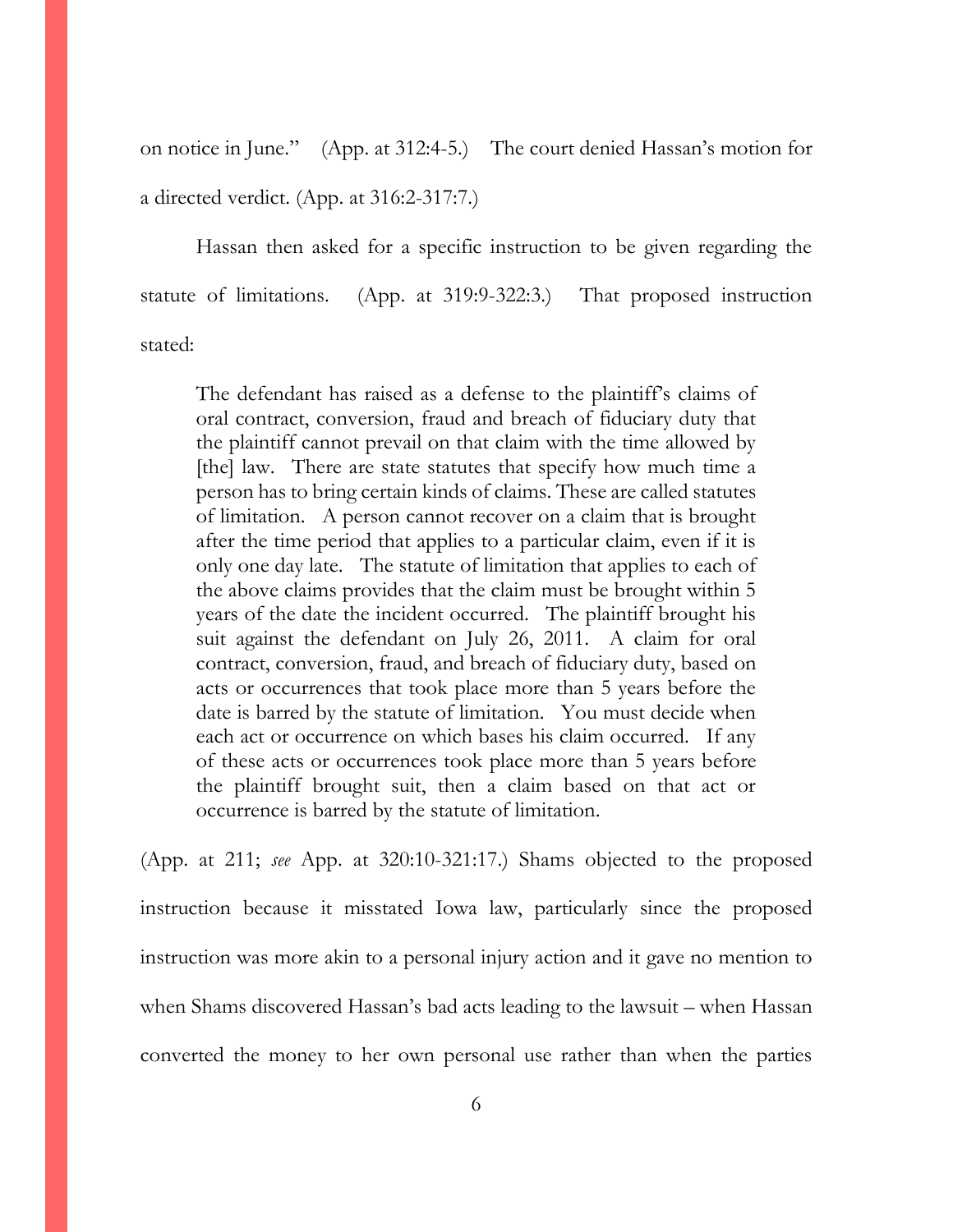entered into the contract regarding the funds. (Tr. 1283:6-19.) After

considering the arguments, Judge Vaudt ruled:

The Court notes that the Court has previously denied the motion to dismiss in this matter that was essentially premised upon the same argument. Mr. Shams is contending that there was a breach of agreement, and the other claims that roll along with that that he has pled, as a consequence of conversation that was had allegedly between him and the defendant concerning the return of his money after there had been, again allegedly, some investment in real estate, and that occurred later than a date that would trip the statute of limitations that [Hassan] is arguing is applicable.

So on that basis, because I have granted the – because I did not grant the motion to dismiss because I didn't feel that there was an issue there, I am going to let the case go to the jury without the instruction that [Hassan] has proposed for the reasons that, A, it's not a stock; B, I don't think it applies; and C, as it is drafted, I believe the jurisdictions that [Hassan] found the instruction located in, used it for purposes that were not associated with the kinds of claims we have asserted here.

So for all of those reasons, I am going to not submit that instruction to the jury. But we've made a record for the benefit of counsel on why [Hassan] thinks it should be submitted, when [Shams] believes it is not to be submitted, and why the Court has ultimately concluded that that instruction should not be submitted.

(Tr. 1284:9-1285:10.) The court then submitted the case to the jury.

The jury returned a verdict in favor of Shams on his claim and for Hassan

on her counterclaim. The jury ordered Hassan to pay Shams \$148,501.60 based

upon a jury's verdict for conversion, breach of contract, and breach of fiduciary

duty; it also awarded \$14,566.25 in Hassan's favor based on Shams' libel, and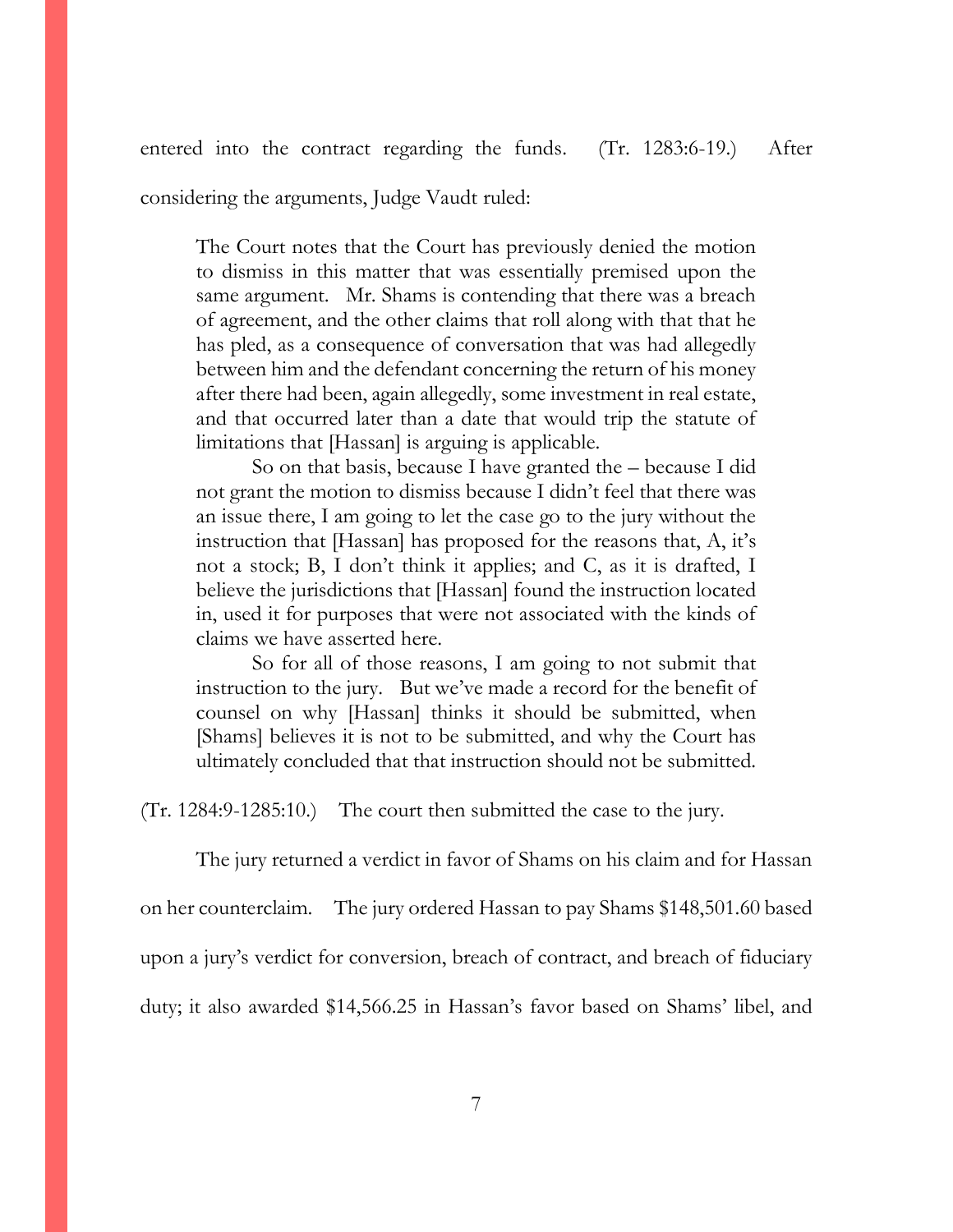also found Shams responsible for \$15,000 for punitive damages. (App. at 173- 176.)

Both parties filed motions for new trial and motions for judgment notwithstanding the verdict. (App. at 177-180, 181-183, 184-185, 186-188.) Both parties resisted the other's motions. (App. at 192-194, 189-191, 197-198.) The court denied both parties' post-trial motions. (App. at 202-208.) Germane here, the court ruled:

The statute of limitations instruction [Hassan] proposed was properly withheld from the jury as to all of [Shams]'s claims she asserts it applied to. This proposed instruction is not the law in Iowa and does not include the discovery rule. Furthermore, the evidence presented was sufficient for the jury to conclude that [Shams] and [Hassan] entered into a new oral agreement in June of 2006, and his claims for breach of contract, conversion, and breach of fiduciary duty occurred in 2010 when [Hassan] declined to return additional money to [Shams].

(App. at 203-204.) After denying both parties post-trial motions, the court entered judgment based on the jury's verdict. (App. at 199-201.) Hassan appealed, Shams did not.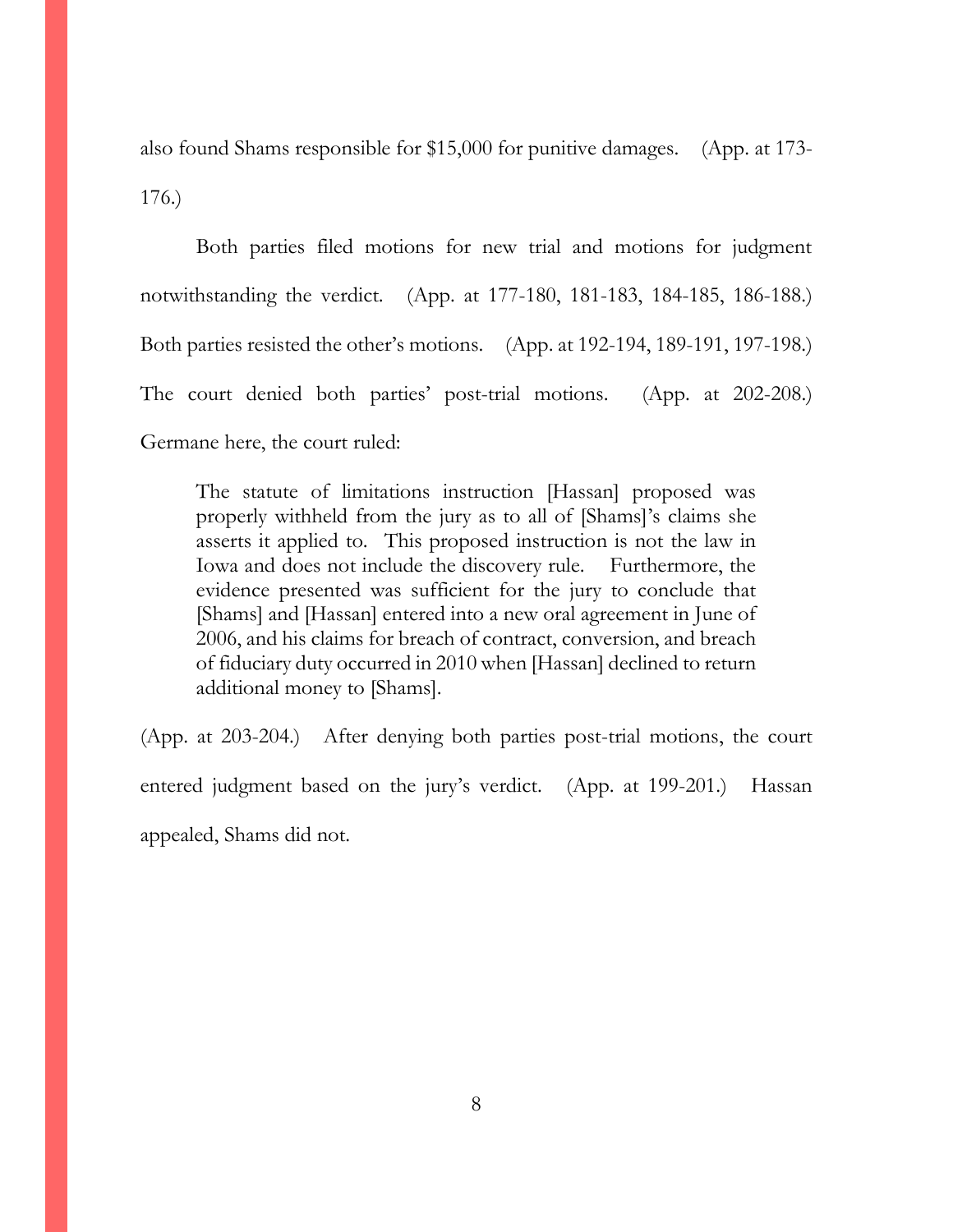#### **Argument**

## <span id="page-11-1"></span><span id="page-11-0"></span>**1. Standard of review and preservation of error on Hassan's alleged error in the district court's failure to give a jury instruction proffered by Hassan.**

Notably, Hassan does *not* allege error in the district court's denial of her motion for summary judgment, motion for directed verdict, motion for new trial, or motion for judgment notwithstanding the verdict which all asserted that Shams' claims were time-barred under the applicable statute of limitations. Rather, Hassan asserts the district court erred by failing to give an instruction to the jury regarding the applicable statute of limitations. Appellate review of a challenge to jury instructions is for errors of law. *Anderson v. Webster City Community Sch. Dist.*, 620 N.W.2d 263, 265 (Iowa 2000); *see* Iowa R. App. P. 6.907. Hassan preserved the error by offering a proposed instruction, and the district court refused to permit the instruction before the court gave the instructions to the jury. (Tr. 1280:9-1285:14; App. at 211); *see Lockard v. Carson*, 278 N.W.2d 871, 873 (Iowa 1980).

#### <span id="page-11-2"></span>**2. The district court did not err by refusing to give Hassan's proposed instruction regarding the statute of limitations.**

An error in refusing to give jury instructions does not warrant reversal without prejudice to the complaining party. *Thavenet v. Davis*, 589 N.W.2d 233,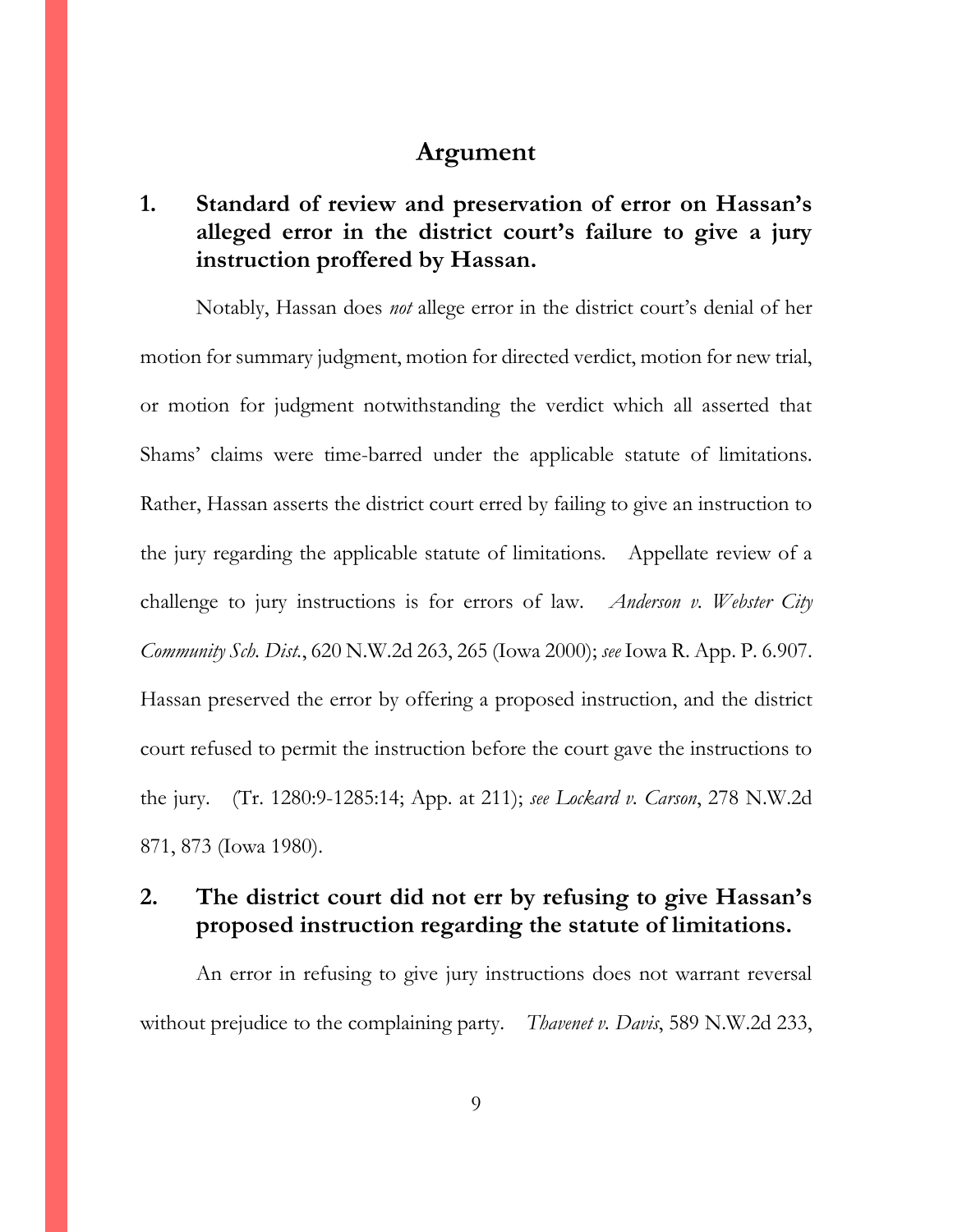236 (Iowa 1999). Prejudice results when the trial court's instruction materially misstates the law, confuses or misleads the jury, or is unduly emphasized. *Anderson*, 620 N.W.2d at 268 (citing 88 C.J.S. *Trials* §§ 371, at 950); *see Waits v. United Fire & Cas. Co.*, 572 N.W.2d 565, 575 (Iowa 1997)). Instructions are not considered in isolation, rather the appellate court considers the instructions in their entirety and will not reverse if the instructions have not misled the jury. *Thavenet* at 236. Further, appellate courts "will not reverse for marginal or technical omissions, but the instructions must thoroughly and fairly convey the law applicable to the issues presented." *Sonnek v. Warren*, 522 N.W.2d 45, 47 (Iowa 1994).

In her brief, Hassan argues the district court erred by failing to give the jury a specific instruction as offered in Court Exhibit A. (App. at 211.) Hassan argues she was entitled to the instruction because there were disputed facts as to when Shams discovered Hassan's wrongdoing. (*See generally* Br. arg. II.) Citing the five-year statute of limitations per Iowa Code section 614.1(4) (2015), Hassan claims the court should have instructed the jury to consider that Shams learned of Hassan's wrongdoing in June 2006, and, as the argument goes, because Shams did not file suit until July 2011, Shams' claim is time-barred. However, Hassan's proffered jury instruction, (Court Ex. A), is misleading and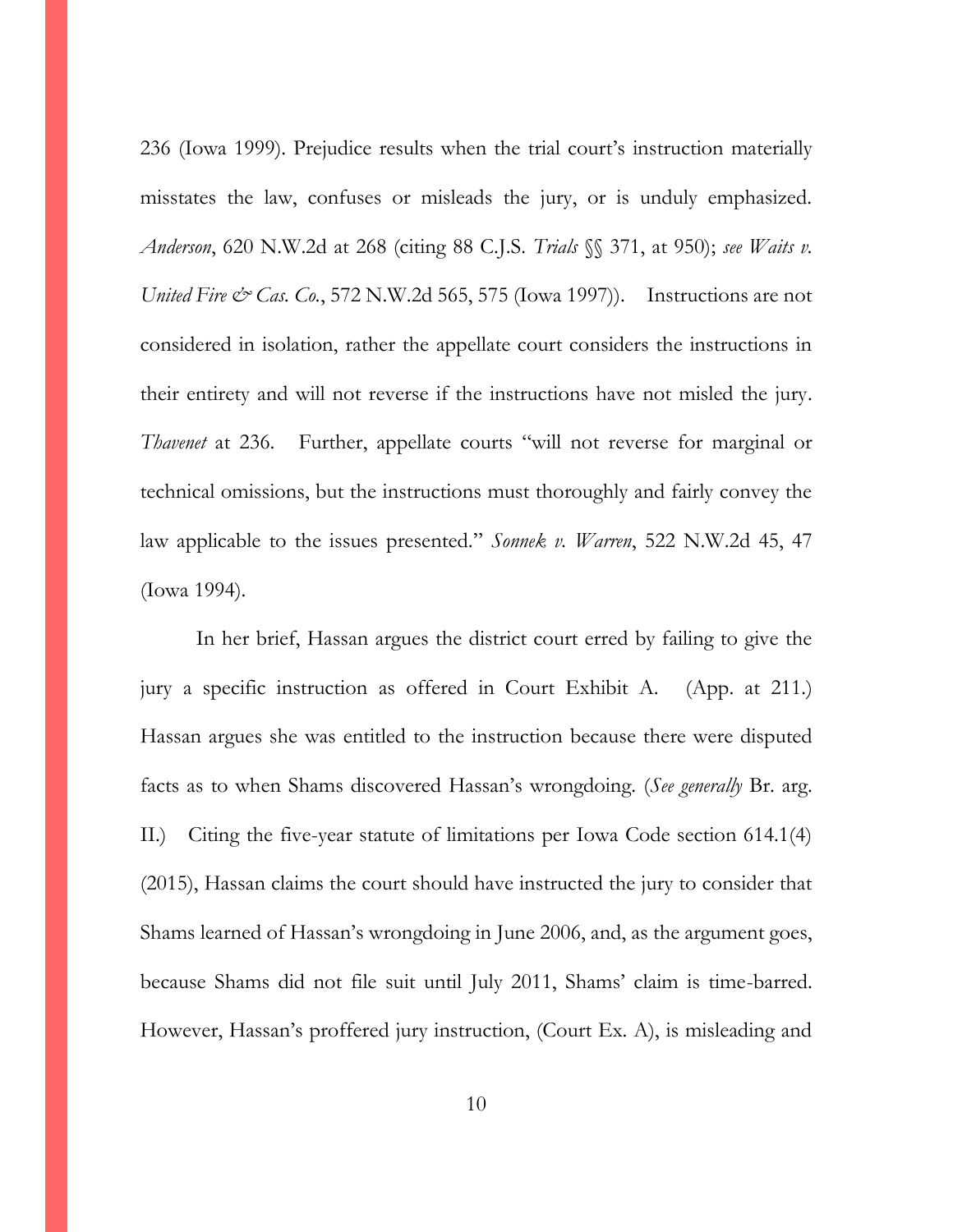misstates established law because the instruction failed to provide information

on the discovery rule.

A key component of when the statute of limitations begins to run is when

a plaintiff discovers the facts giving rise to the claim.

The discovery rule tolls the statute of limitations until the plaintiff has discovered ""the fact of the injury and its cause"" or by the exercise of reasonable diligence should have discovered these facts. [*K & W Elec., Inc. v. State*, 712 N.W.2d 107, 116 (Iowa 2006)] (citation omitted); *see also Nixon v. State*, 704 N.W.2d 643, 646 (Iowa 2005) (applying discovery rule to claim of fraudulent misrepresentation). Once a claimant learns information that would inform a reasonable person of the need to investigate, the claimant "is on inquiry notice of all facts that would have been disclosed by a reasonably diligent investigation.'" *K & W Elec., Inc.*, 712 N.W.2d at 117 (citation omitted). A claimant can be on inquiry notice without knowing "the details of the evidence by which to prove the cause of action." *Vachon v. State*, 514 N.W.2d 442, 446 (Iowa 1994).

*Hallett Const. Co. v. Meister*, 713 N.W.2d 225, 231 (Iowa 2006). The discovery

rule applied to Shams' claims. *See id.* Despite the discovery rule applying here,

Hassan insisted on giving a misleading instruction, particularly:

A claim for oral contract, conversion, fraud, and breach of fiduciary duty, based on acts or occurrences that took place more than 5 years before the date is barred by the statute of limitation. You must decide when each act or occurrence on which bases his claim occurred. If any of these acts or occurrences took place more than 5 years before the plaintiff brought suit, then a claim based on that act or occurrence is barred by the statute of limitation.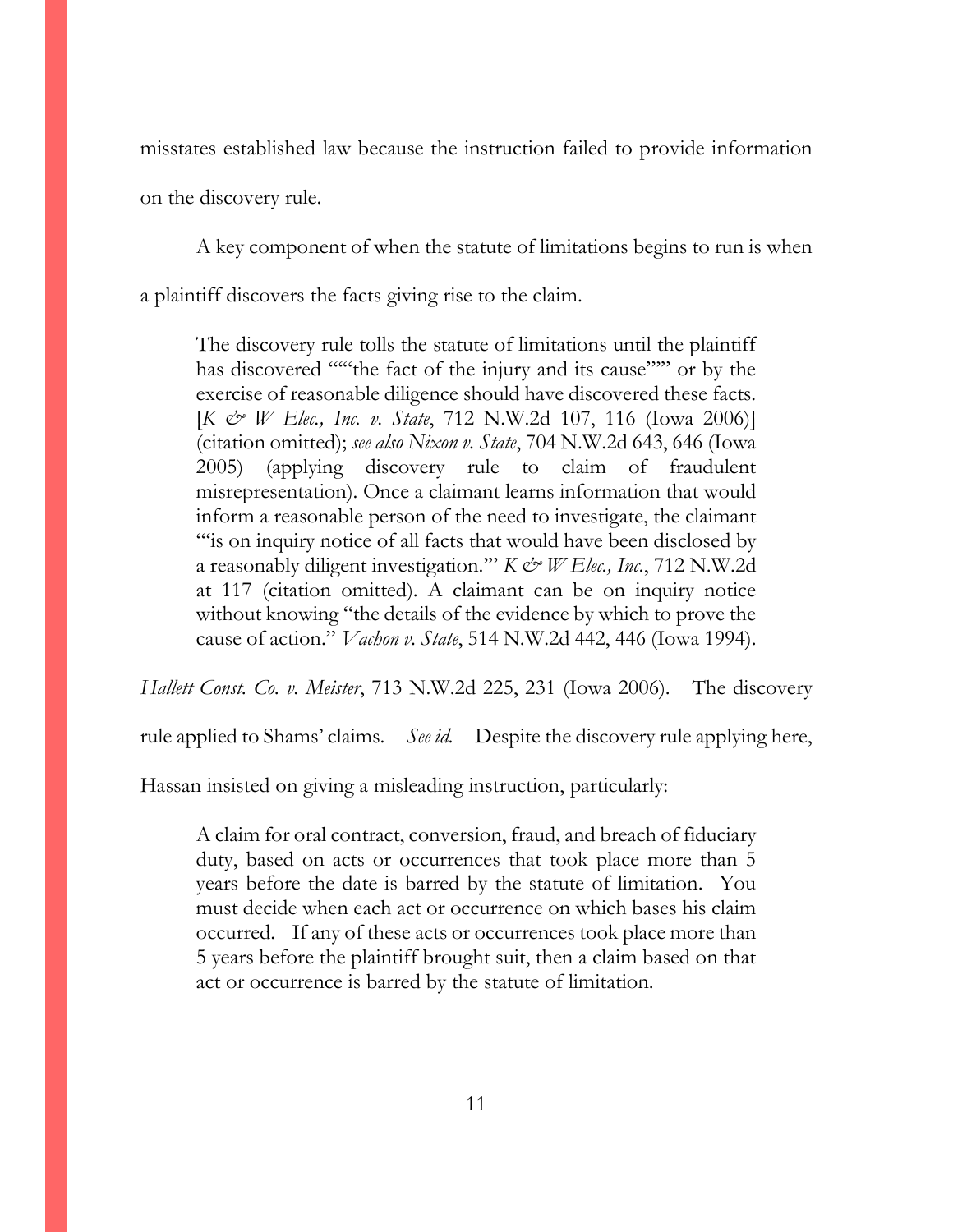(Court Ex. A (App. at 211.).) The instruction never mentions when Shams may have discovered "each act or occurrence on which bases his claim occurred". Hassan was not entitled to have the court give the jury a misleading instruction – it is reversible error if the instruction misleads or confuses the jury or otherwise misstates Iowa law. *See Hendricks & Cooper v. Wallis*, 7 Clarke 224, 230-32 (Iowa 1858) (holding that a jury instruction given by the court that misrepresented Iowa's law on the applicable statute of limitations justified a new trial); *see Brenneman Martin & Co. v. Edwards*, 55 Iowa 374, 7 N.W. 621, 622 (1880) (reversing trial court for a "clearly erroneous" jury instruction on the statute of limitations). Considering Hassan's instruction, the district court expressly found as one of the grounds to reject it was the instruction's failure to "include the discovery rule." (App. at 202-203; *see* Tr. 1284:9-1285:10.)

Finally, Hassan coats her argument in general vague propositions that she was "entitled to have [her] legal theories submitted to the jury if they are supported by the pleadings and substantial evidence" but she fails to cite any authority that she was entitled to this specific instruction regarding the statute of limitations in this case. (Appellant's Br. 10 (citing *Sonnek v. Warren*, 522 N.W.2d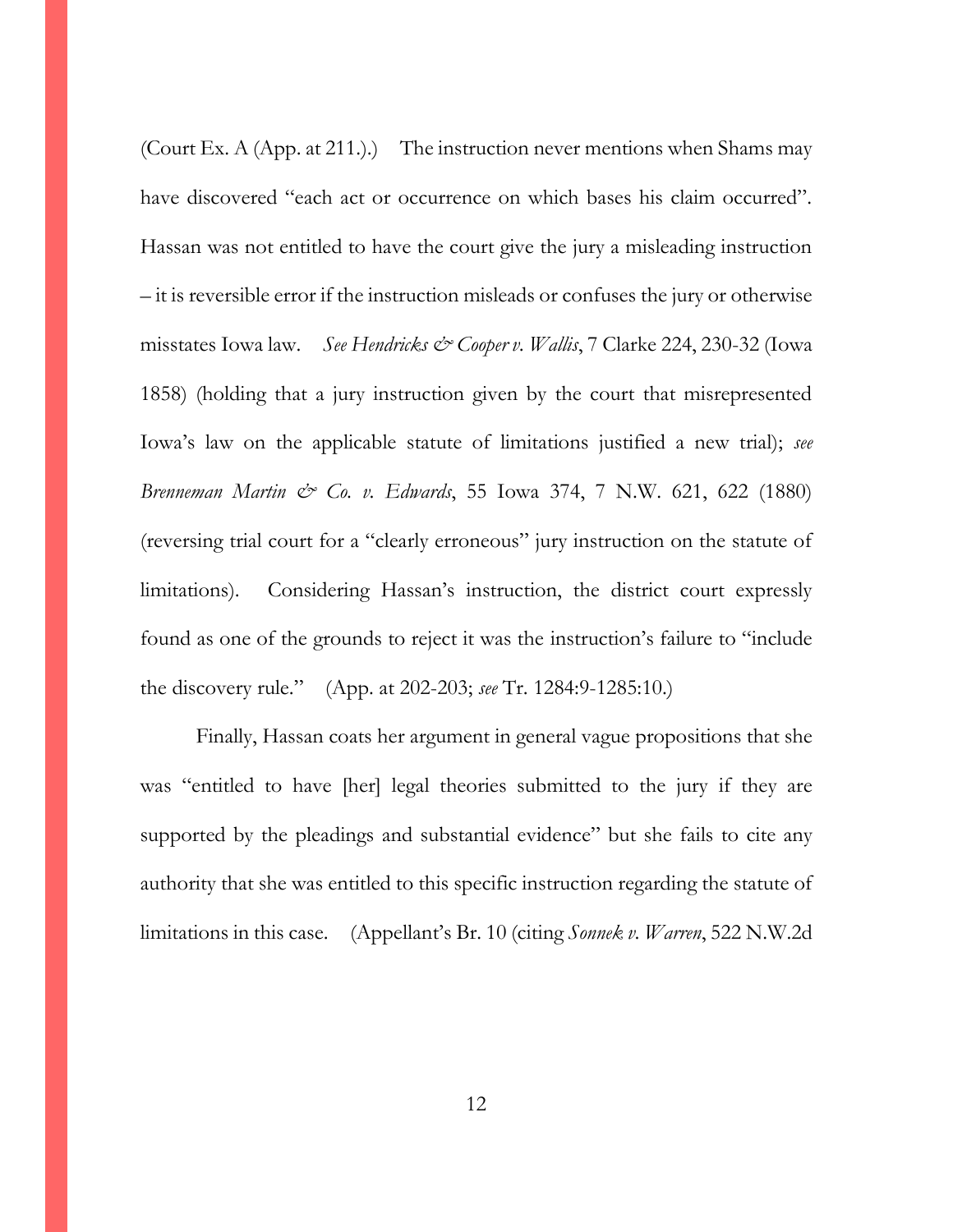45, 47 (Iowa 1994)). *Sonnek* had nothing to do with the statute of limitations.<sup>2</sup> *See generally Sonnek*, 522 N.W.2d at 47-48 (concerning whether the trial court properly denied an instruction on "proper lookout" in a negligence claim based on a car accident)). Whether a plaintiff's claim is time-barred by the statute of limitations is a legal issue to be decided by the court, not the jury. *See Gabelmann v. NFO, Inc.*, 571 N.W.2d 476, 481 (Iowa 1997). Hassan offered no legal authority, other than a Connecticut case (which there is no citation in the trial record), that the statute of limitations was a jury question. Further, the error raised by Hassan in her appeal is the claim that the court should have given her proffered instruction. Any argument that another instruction should have been given is not properly preserved for appellate review. *Lockard*, 278 N.W.2d at 873 ("Objections to instructions must be sufficiently specific to alert the trial

 $\overline{a}$ 

<sup>2</sup> In *Sonnek*, after the jury ruled in favor of the defendant, the unsuccessful plaintiffs argued on appeal that the trial judge erred by refusing to instruct the jury about the defendant's failure to maintain a "proper lookout" and duty to avoid a collision. *See id.* Specifically, the plaintiffs claimed the jury instruction "omitted a proposition of Iowa law which they were entitled to have the jury consider[, and to] omit this from the instruction, they assert, scuttled their case because that was the essence" of their claim. *Sonnek*, 522 N.W.2d at 47-48. The *Sonnek* Court disagreed holding the requested instruction "departed from the concept[s] . . . adopted in the uniform instruction and by our cases." 522 N.W.2d at 49.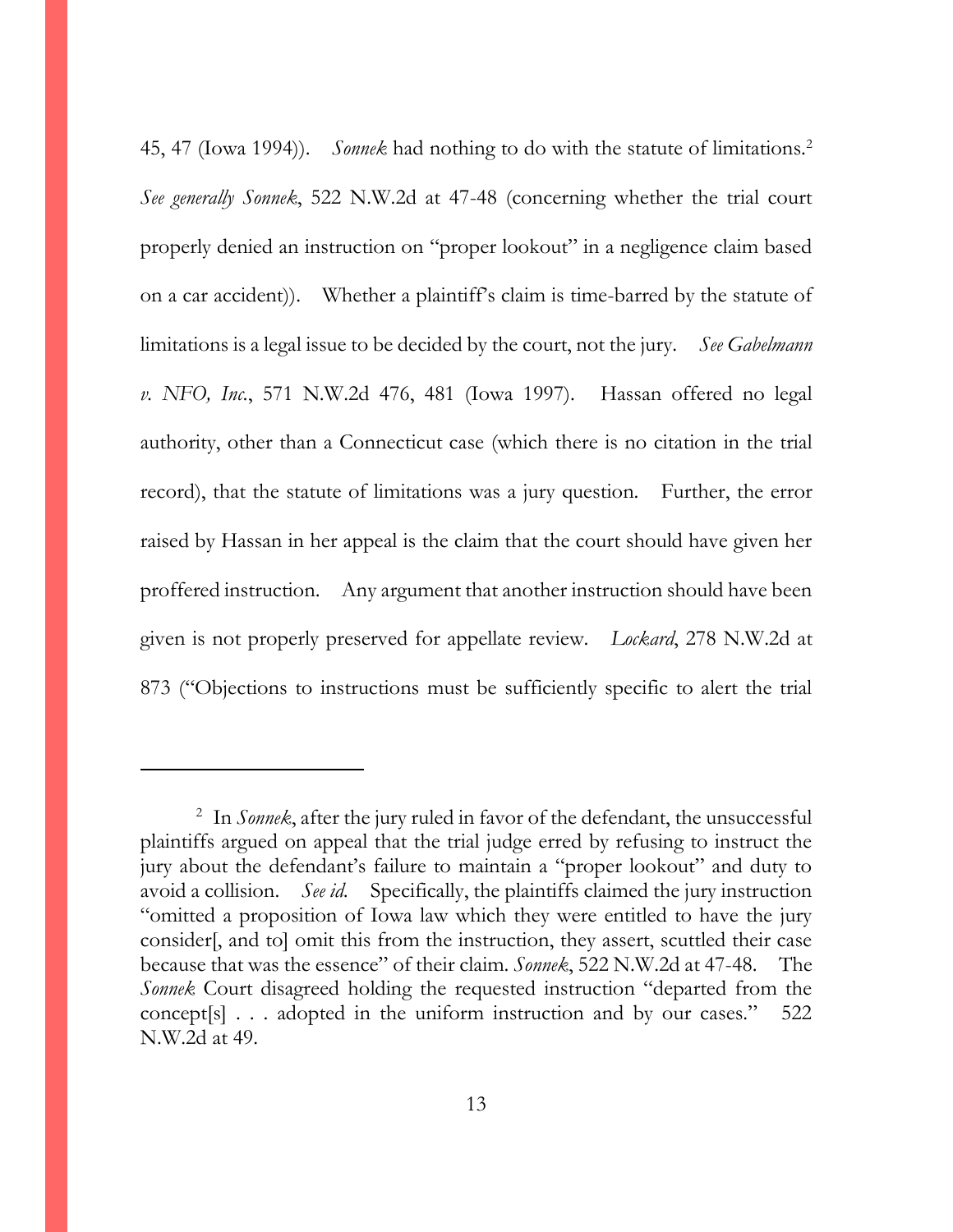court to the basis of complaint so that, if error does exist, the court may correct it before placing the case in the hands of the jury."); *see Meier v. Senecaut*, 641 N.W.2d 532, 537 (Iowa 2002) ("It is a fundamental doctrine of appellate review that issues must ordinarily be both raised and decided by the district court before we will decide them on appeal.").

## **Conclusion**

<span id="page-16-0"></span>The district court did not err in refusing to give the specific jury instruction Hassan offered. This court should affirm.

### **Request for Oral Argument**

<span id="page-16-1"></span>Counsel for Appellee respectfully requests to be heard in oral argument upon submission of this case.

Respectfully submitted,

/s/ Andrew B. Howie **Andrew B. Howie, AT0003716 HUDSON, MALLANEY, SHINDLER & ANDERSON, P.C. 5015 Grand Ridge Drive, Suite 100 West Des Moines, Iowa 50265 515-223-4567; Fax: 515-223-8887 ahowie@hudsonlaw.net ATTORNEY FOR APPELLEE**